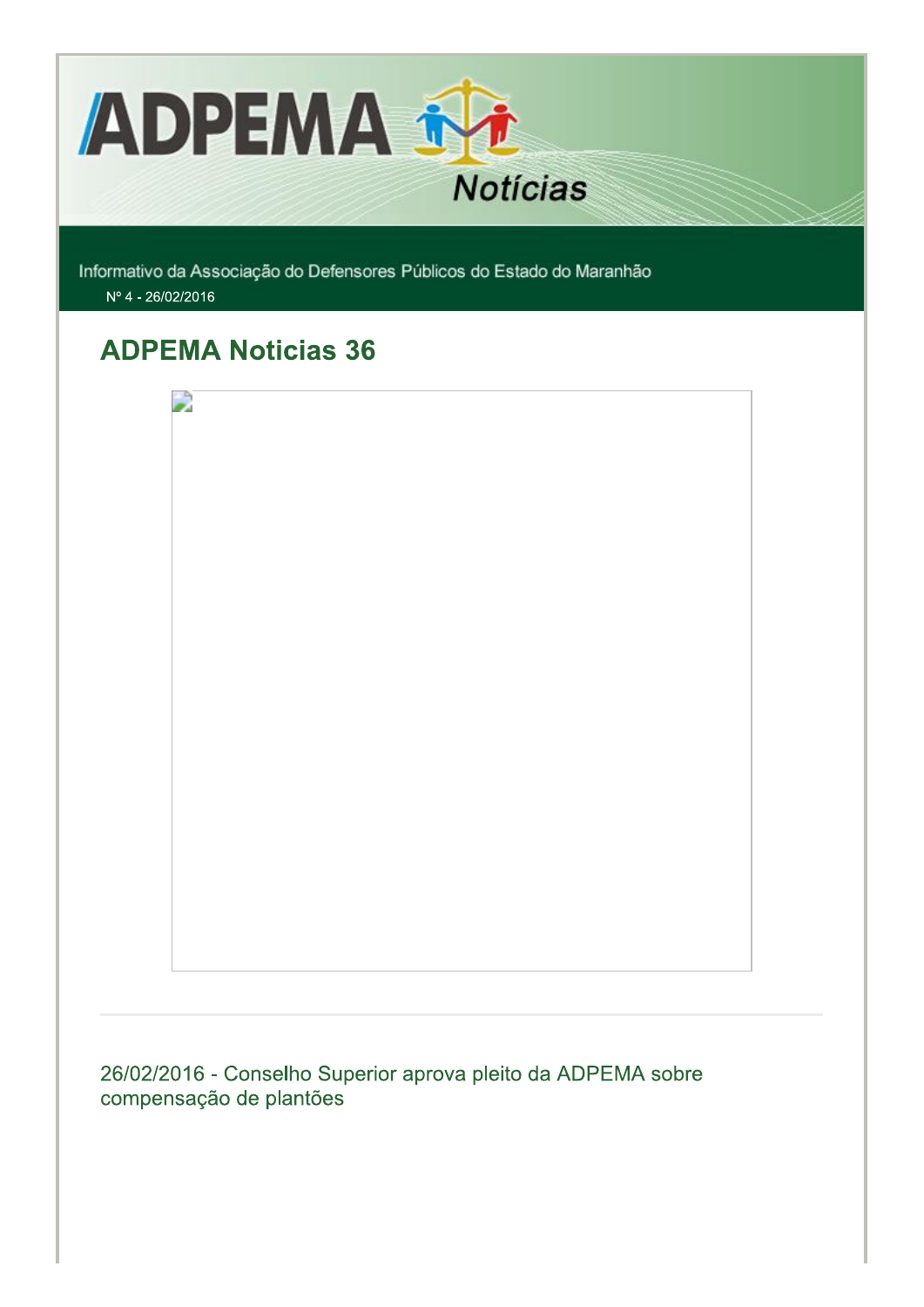

O Conselho Superior da Defensoria Pública do Estado do Maranhão aprovou, na manhã desta sexta-feira (26), por unanimidade, o pleito da Associação dos Defensores Públicos do Estado do Maranhão (ADPEMA), de regulamentação da compensação dos plantões cumpridos pelos Defensores Públicos.

A reivindicação foi feita ano passado pela ADPEMA, por meio de manifestação oral, em sessão do Conselho Superior e formalizada este ano pelo ofício n<sup>0,</sup> 09/2016-ADPEMA, datado de 5 de janeiro deste ano (VER FOTO). Além de apresentar sugestão para a regulamentação da compensação dos plantões, o ofício encaminhado pela ADPEMA considerou "a urgente necessidade de adequar as condições de trabalho do Defensor à realidade vivida na sua atuação, a fim de que esta seja cada vez mais efetiva e de qualidade e sempre com respeito à sua dignidade".

Foi deliberado que a cada dia de plantão, o Defensor Público terá direito a 7 (sete) dias de folga, em atividades de plantão, tais como audiências de custódia ou pedidos de internação. Na primeira Assembleia Geral Extraordinária de 2016, realizada pela entidade, o pleito da compensação de plantões também constou na pauta, gerando em seguida o documento que oficializou a solicitação ao Conselho Superior da DPE.

A regulamentação da compensação de plantões é mais um vitória da classe que encontrou o amparo legítimo nas finalidades institucionais da ADPEMA no pleito aprovado.

### 26/02/2016 - ANADEP lança campanha permanente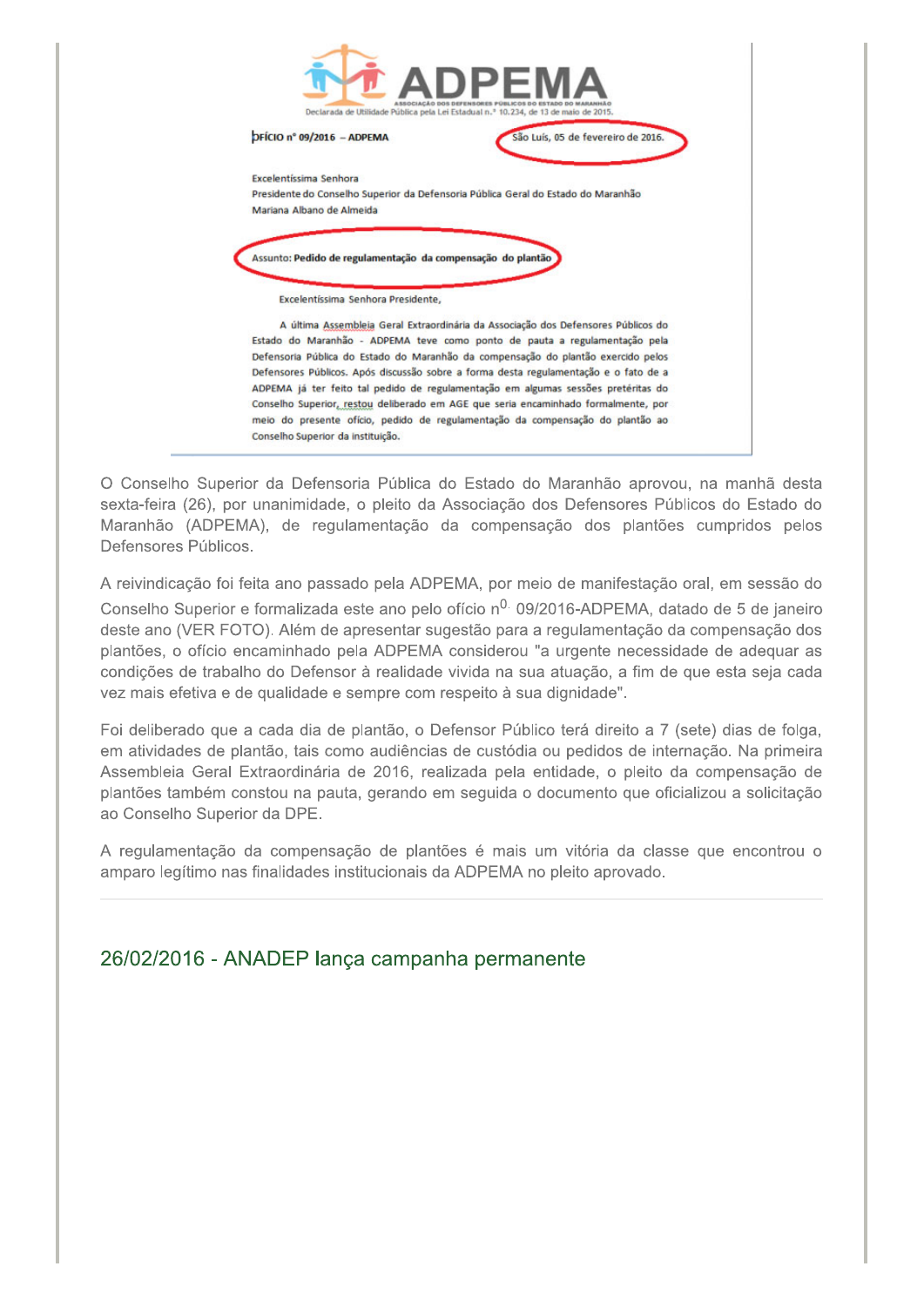

Está na Constituição: A Defensoria Pública existe para garantir os direitos do cidadão brasileiro. A Defensoria é responsável pela orientação jurídica, a promoção dos direitos humanos e a defesa judicial e extrajudicial, dos direitos individuais e coletivos, de forma integral e gratuita, aos necessitados.

#### E onde e como buscar estes direitos?

Pensando nisso, a ANADEP, em parceria com as Associações Estaduais, lança neste mês de fevereiro a campanha: Garantir seu direito é nosso maior feito. Vamos destacar a representatividade da Defensoria Pública para a sociedade e a atuação do defensor público nas principais demandas que afligem a população.

"Garantir seu direito é nosso maior feito" será um movimento permanente durante o ano de 2016.

De acordo com o IV Diagnóstico da Defensoria Pública no Brasil, desde 2009, a Defensoria Pública cresceu 176%. São 5.528 defensores que atenderam mais de 10 milhões de pessoas em todo o país. Um média de 1.869 atendimentos por defensor público.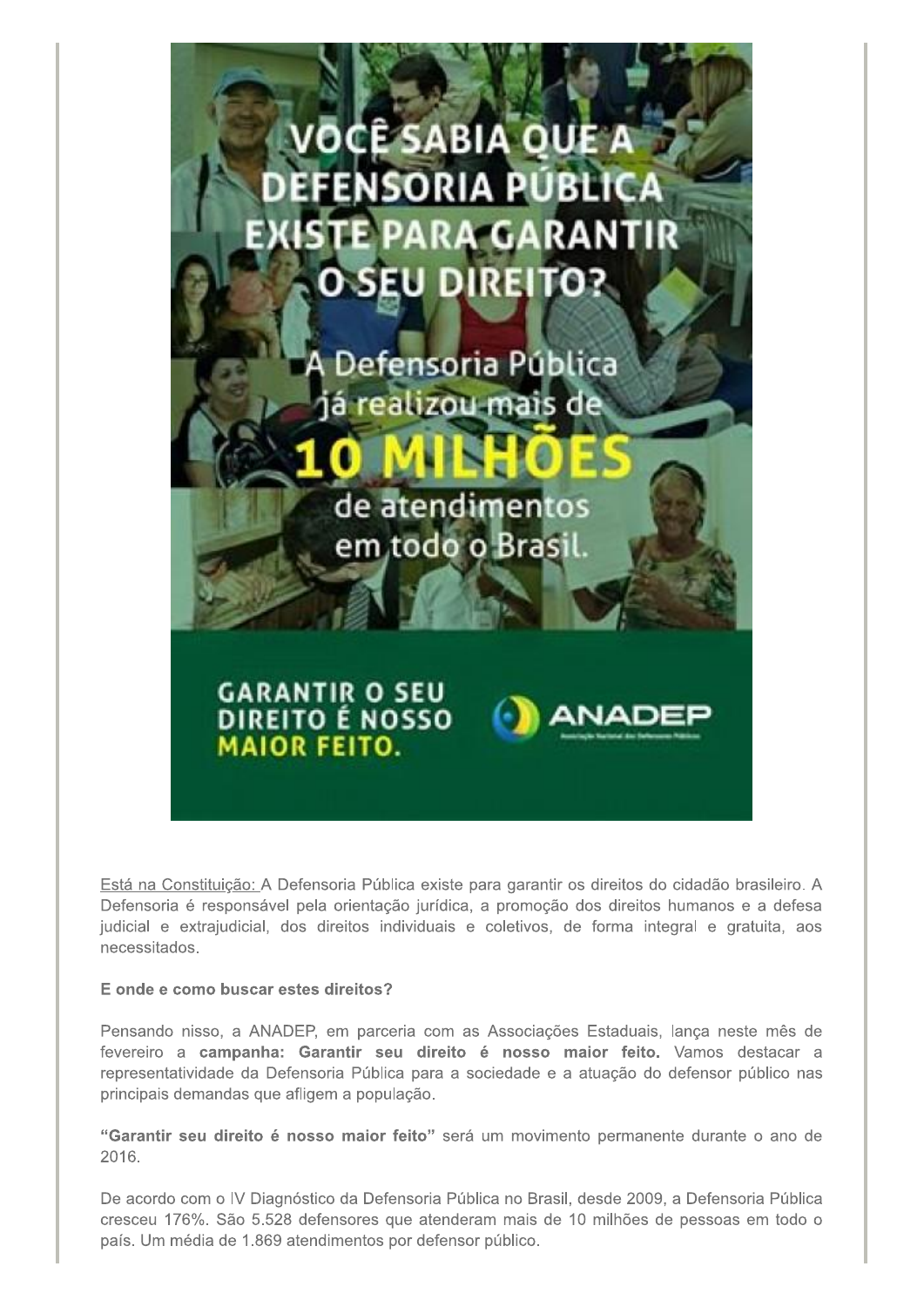E você também pode participar!

Nas redes sociais, utilize a tag #DefensoriaSim. Fonte: Ascom ANADEP



### 26/02/2016 - Receber a denúncia sem fundamentar é nulo, diz STJ

O Superior Tribunal de Justiça, julgando recurso em Habeas Corpus (59.759), interposto pela Defensoria Pública de Santa Catarina, anulou o processo em que a decisão de recebimento foi omissa quanto aos fundamentos fático e jurídicos no tocante aos pressupostos processuais e condições da ação, em especial justa causa. A fundamentação é garantia democrática.

Confira o acórdão em anexo

Fonte: Empório do Direito

26/02/2016 - ADPEMA e AMMA realizam evento em homenagem ao dia internacional da Mulher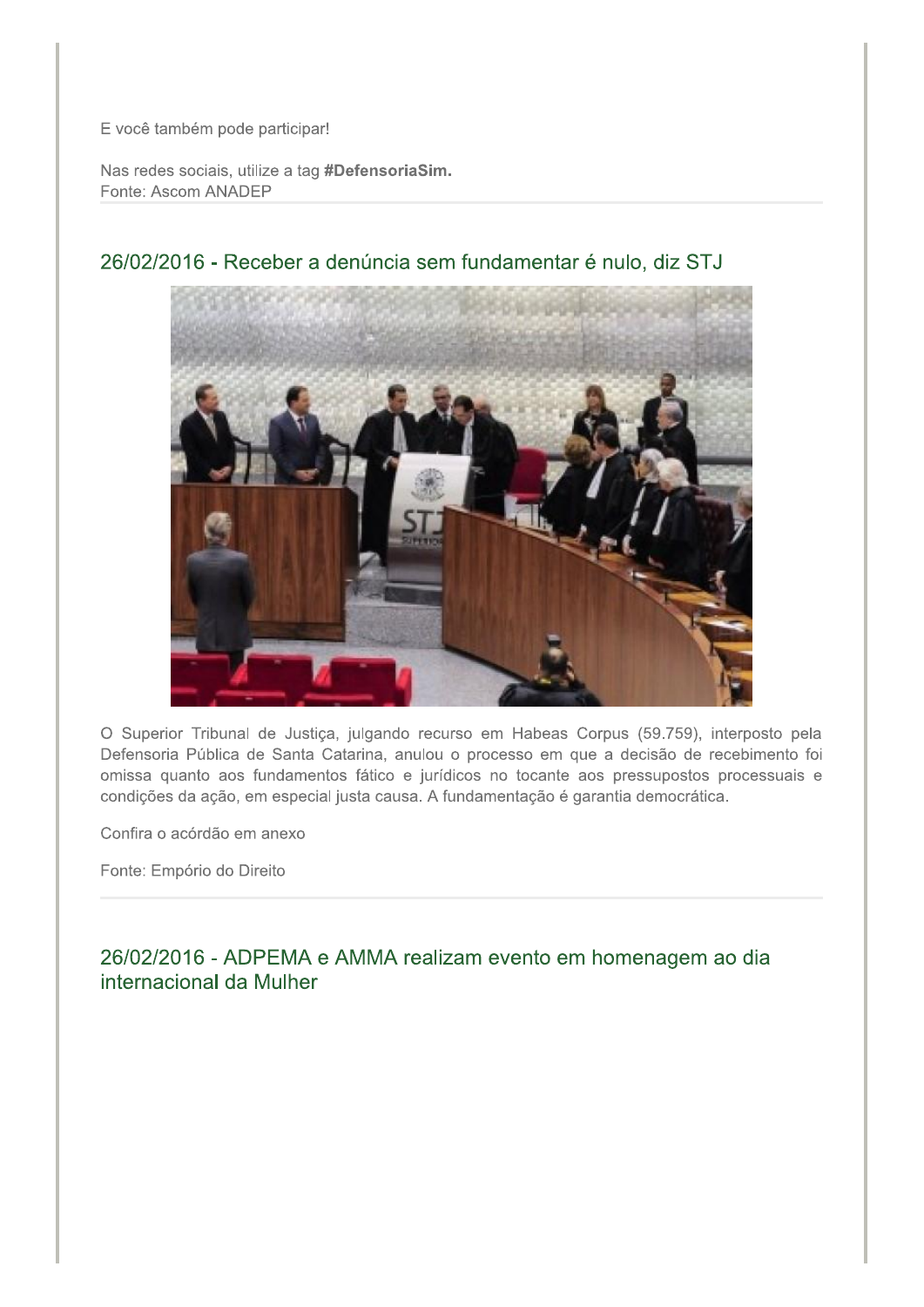

A Associação dos Defensores Públicos do Estado do Maranhão (ADPEMA), em parceria com a Associação dos Magistrados do Maranhão (AMMA), vai homenagear as mulheres de carreira jurídica com uma palestra e um coquetel, no próximo dia 8 de marco, às 19h, no auditório da AMMA, no Calhau. Com o tema "Mulher: carreira em segundo lugar? Estereótipos e barreiras à igualdade de gênero no trabalho", a Doutoranda e Mestre em Direito do Trabalho pela USP (Universidade de São Paulo), Regina Stela Corrêa Vieira vai abordar um tema atual e bastante debatido.

Regina Stela é coordenadora do Grupo de Pesquisa Direito da Seguridade Social, Gênero e Pobreza da USP e membro do projeto "Feminicídio: quando a desigualdade de gênero mata" sobre a tipificação do crime na América Latina, do Mackenzie de São Paulo. É professora e pesquisadora da igualdade de gênero, voltados aos direitos das mulheres no trabalho.

A presidente da ADPEMA. Clarice Binda, destaca que o número de mulheres ocupando cargos no sistema de justica brasileiro costuma ser sempre inferior a 50%, em diferentes carreiras jurídicas. "Na Defensoria Pública do Maranhão somos pouco mais de 40% do quadro. O evento é uma iniciativa para debatermos a questão da igualdade de gênero na função, já que contribuímos igualmente no que diz respeito à qualidade de prestação jurisdicional", comenta.

#### **SERVICO**

O quê? Palestra com o tema: "Mulher: carreira em segundo lugar? Estereótipos e barreiras à igualdade de gênero no trabalho"

Quem? Regina Stela Corrêa Vieira, doutoranda e mestre em Direito do Trabalho pela USP (Universidade de São Paulo). Coordenadora do Grupo de Pesquisa Direito da Seguridade Social. Gênero e Pobreza da USP e membro do projeto "Feminicídio: quando a desigualdade de gênero mata" sobre a tipificação do crime na América Latina, do Mackenzie de São Paulo. É professora e pesquisadora da igualdade de gênero, voltados aos direitos das mulheres no trabalho.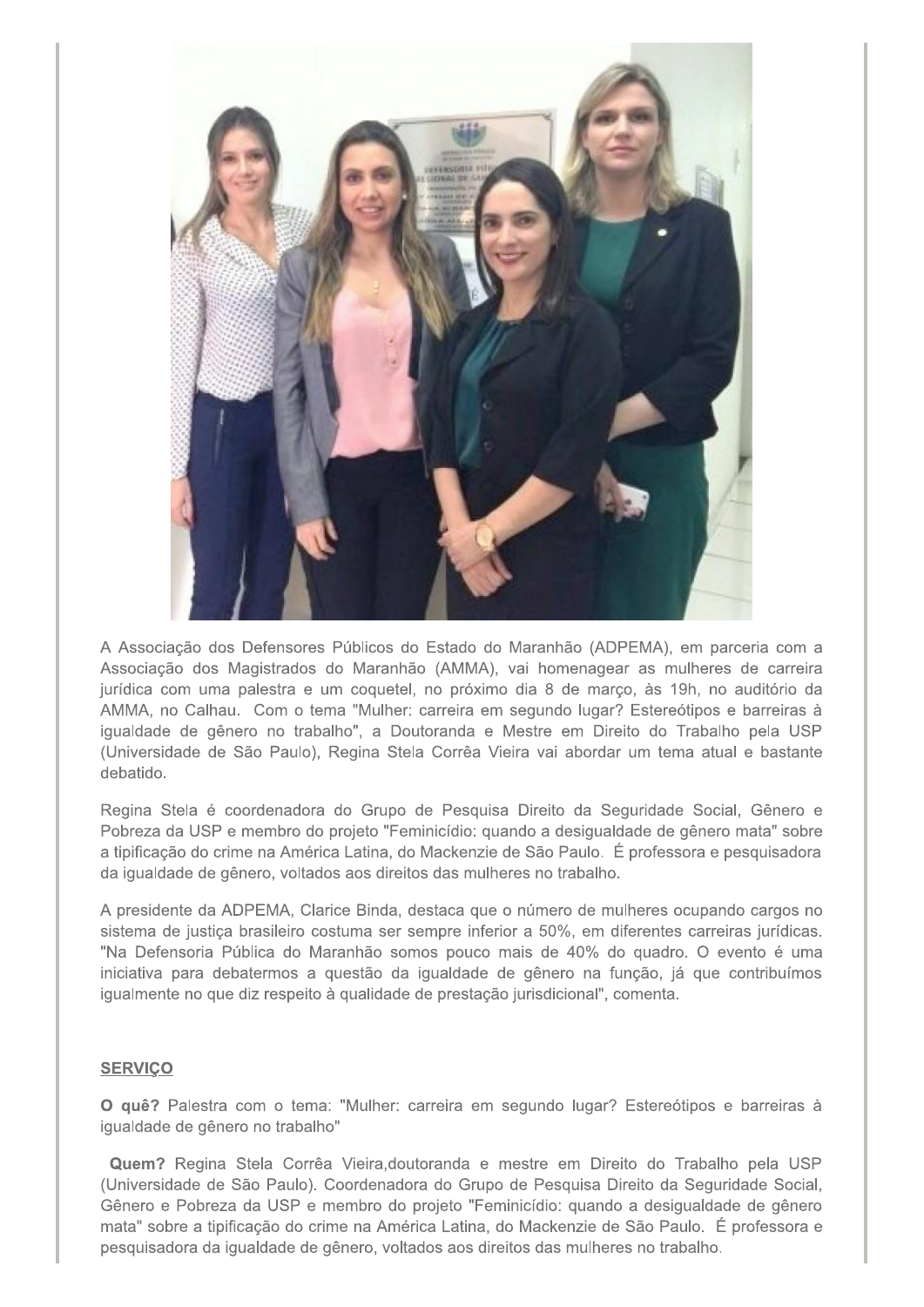Quando? 8/03/2016

Local? Auditório da AMMA (Rua Luís Eduardo Magalhães, 20, Calhau)

Horário? 19h

### 25/02/2016 - Defensor Público Associado participa de posse de novo membro no Conselho Penitenciário do MA



O coordenador do Núcleo de Execução Penal (NEP) da DPE/MA e vice-presidente do Conselho Penitenciário do Estado do Maranhão (COPEN), o Defensor Público Associado, Bruno Dixon Maciel, participou de posse do juiz Gladiston Cutrim como membro do COPEN.

A solenidade foi realizada na Corregedoria Geral da Justica com a presença da corregedora Anildes Cruz, o presidente do COPEN, Gerson Lélis, dos conselheiros Francisco Conceição (representante da OAB), Francisca Moraes (Conselho de Psicologia do Maranhão), Maria da Paz Calvet (Conselho de Serviço Social do Maranhão) e Luís Carlos Cintra (representante dos Direitos Humanos). Durante a cerimônia, os membros do COPEN deram as boas vindas ao magistrado empossado e parabenizaram a Corregedoria pela acessibilidade e disposição de enfrentar os problemas do sistema penitenciário.

Gladiston Cutrim disse que a participação da CGJ no COPEN é de extrema importância para o acompanhamento das ações que envolvem todo o sistema penitenciário do Estado. "Trabalharemos em conjunto com os outros 14 membros do Conselho para aprimorar o funcionamento do Sistema", explicou o juiz.

ATRIBUIÇÕES - o COPEN é um órgão consultivo e fiscalizador que tem, entre outras atribuições, inspecionar estabelecimentos e serviços penais, emitir, por exemplo, pareceres sobre a redução ou substituição de pena. É composto por membros nomeados pelo governador do Estado e de diferentes órgãos: Poder Judiciário, Ordem dos Advogados do Brasil, Secretaria de Estado de Administração Penitenciária (SEJAP), Ministério Público Estadual - MPMA, Ministério Público Federal - MPF, Secretaria Estadual de Direitos Humanos, Secretaria de Estado da Mulher, Defensoria Pública do Estado e União, Conselho Regional de Medicina, Conselho Regional de Serviço Social, Conselho Regional de Psicologia, Conselho Estadual de Direitos Humanos e Conselho da Comunidade.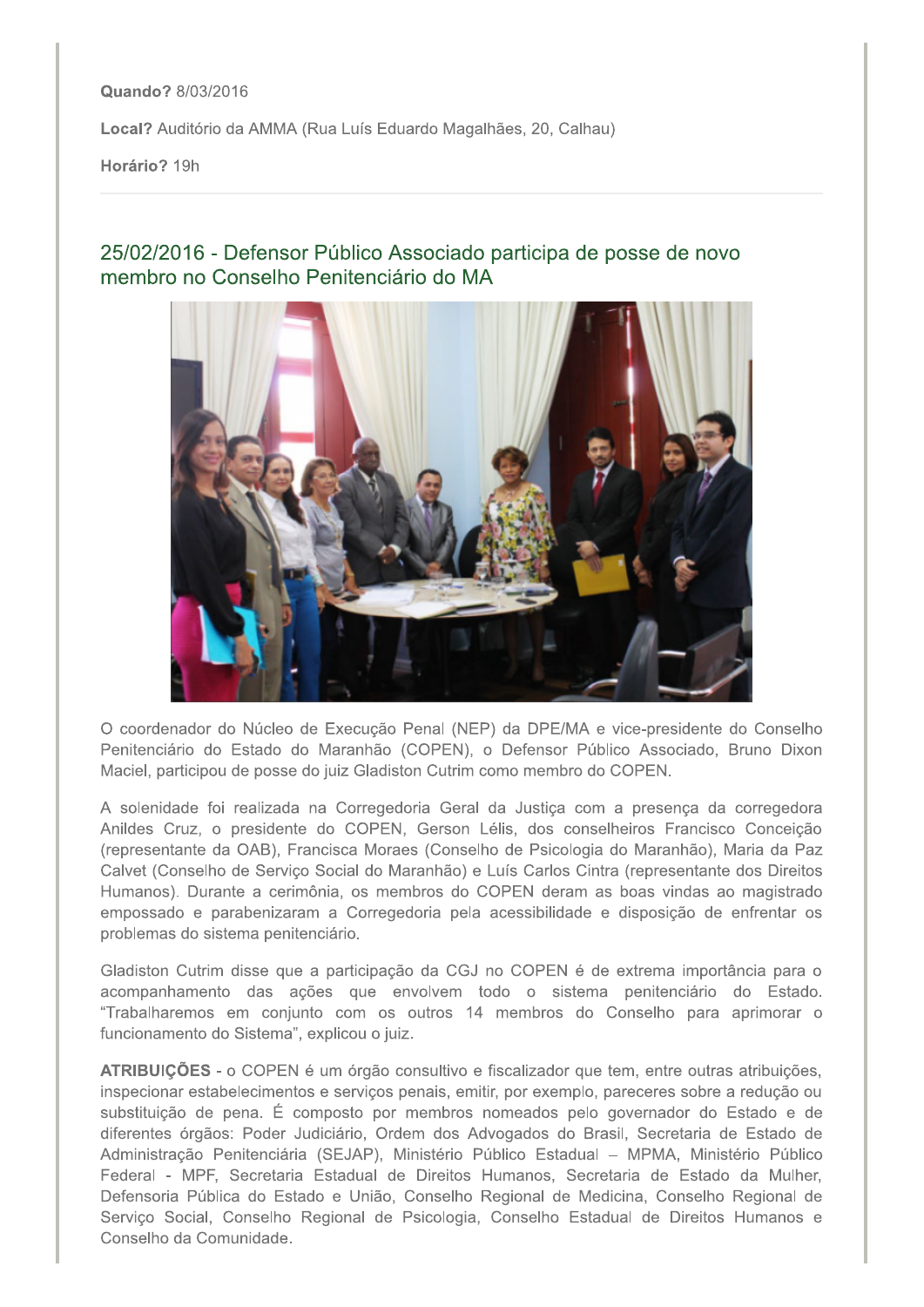

25/02/2016 - ADPEMA e ANADEP fazem mobilização na votação do PL3123

Em Brasília, a Associação Nacional dos Defensores Públicos (ANADEP) se mobiliza novamente para acompanhar o andamento da votação do PL (Projeto de Lei) 3123/15, que regulamenta o teto remuneratório para todo o funcionalismo público e disciplina a aplicação do limite máximo remuneratório mensal de agentes políticos e públicos, previsto pelo inciso XI do caput e os §9° e § 11, do artigo 37, da Constituição. Os Defensores Públicos do Maranhão estão representados pela Presidente da ADPEMA, Clarice Binda, que também ocupa o cargo de Diretora de Assuntos Legislativos da ANADEP.

A votação estava marcada para acontecer na quarta-feira (24), mas foi adiada para a próxima quarta (02/03). O texto do Projeto de Lei original passou, com substitutivo, pela Comissão de Trabalho, de Administração e Serviço Público e pela Comissão de Constituição e Justiça, mas ainda restava ser votado na Comissão de Finanças e Tributação. Como se encontrava em regime de urgência constitucional, o projeto foi direto para votação em Plenário, tendo sido designado como relator o Deputado Ricardo Barros (PP/PR), que apresentou o relatório na tarde de terça (23). A discussão do projeto se alongou até a noite de ontem (24).

A mobilização junto aos congressistas tem como objetivo esclarecer a necessidade de evitar distorções que inviabilizem a continuidade do serviço público, já que o limite remuneratório do teto inclui, no referido projeto de lei, verbas que configuram contraprestação de trabalho a mais, desenvolvido pelo defensor público.

Na tarde desta quarta-feira (24), foi retirada a urgência constitucional do projeto e, por um acordo dos líderes, retirado da pauta de votação para possibilitar aprofundamento da discussão com as carreiras do serviço público atingidas pelo projeto.

24/02/2016 - Defensor Publico Associado participa de audiência pública na Comunidade do Cajueiro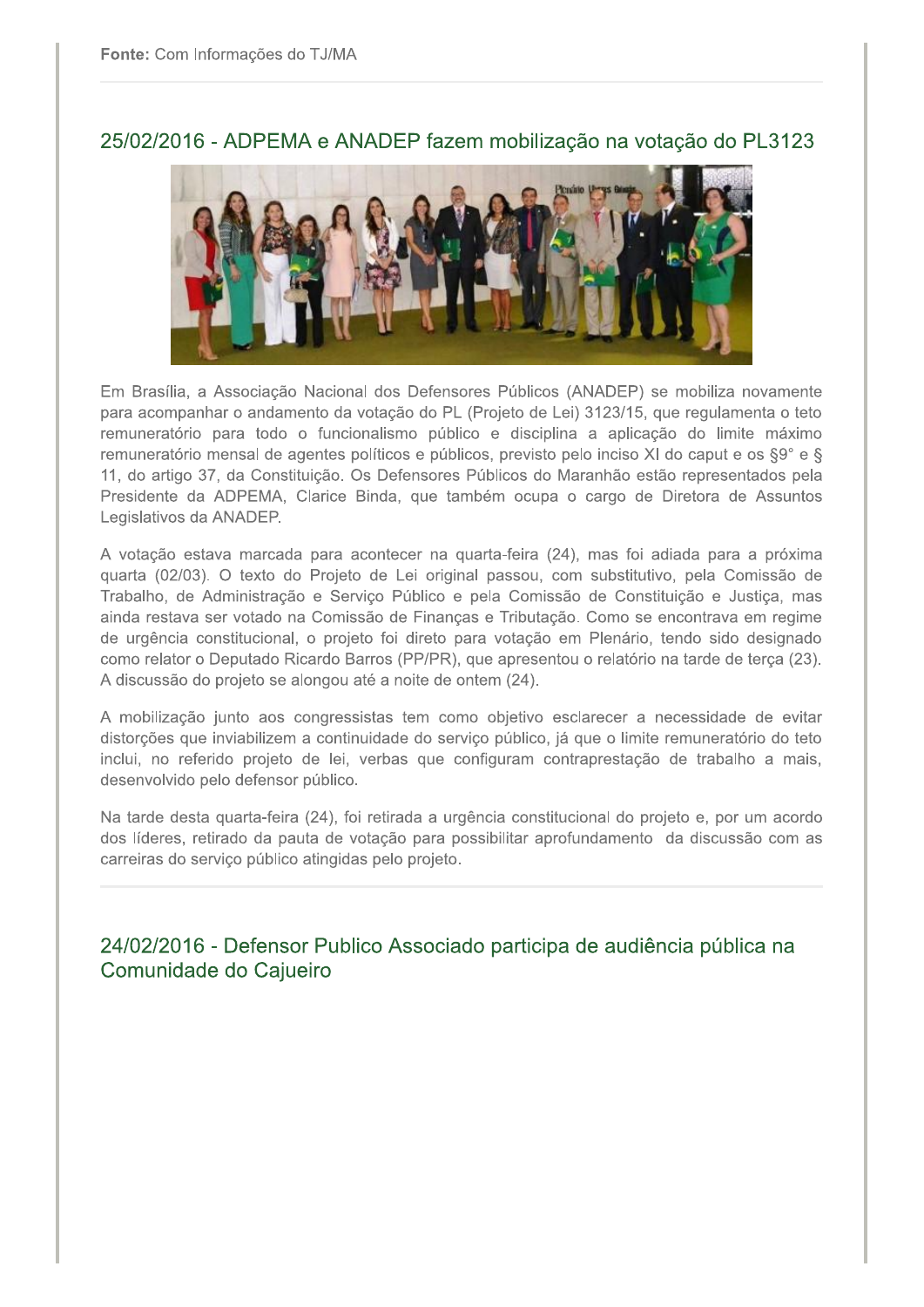

O Defensor Público Associado Alberto Guilherme Tavares, titular do Núcleo de Moradia e Defesa Fundiária, da Defensoria Pública do Estado (DPE/MA), participou recentemente de audiência pública realizada pela Comunidade do Cajueiro, situada na Vila Maranhão, em São Luís, para tratar dos impactos decorrentes da implantação de um terminal portuário no local. Também esteve no local o vereador Honorato Fernandes que destacou os rumos da luta que vem sendo travada pelos moradores da comunidade, movimentos sociais, pesquisadores e agentes públicos contra a instalação do empreendimento na região.

Realizada na Associação de Moradores do Cajueiro, a audiência pública foi aberta com uma intervenção artística denominada "Cajueiro Resiste". Dando sequência, representantes da comunidade, de movimentos sociais e de algumas entidades esclareceram a comunidade, quanto à conjuntura jurídica, limitações legais e trâmites administrativos que rondam o processo de conflito.

Em sua participação, Alberto Tavares explicou como está a situação do litígio entre a comunidade e empresa WPR São Luís Gestão de Portos. "Alguns avancos foram alcancados nos processos envolvendo o Cajueiro, mas, de modo geral, certos pontos permanecem estagnados. Mesmo assim, é preciso destacar que os moradores têm a seu favor uma sentença judicial que protege a posse da comunidade e impede que a WPR faça o que vinha fazendo logo que chegou, colocando cancelas, impedindo a construção, pesca e derrubando algumas casas. Agora, a DPE estuda como se contrapor à licença concedida pela Secretaria de Meio Ambiente do Estado. No entanto, a realidade é que a sentença judicial garante a posse à comunidade do Cajueiro e essa realidade se sobrepõe a qualquer tipo de licença ou alvará", esclareceu o defensor.

Além do defensor público e do vereador Honorato, também estavam a vereadora Rose Sales, o presidente da Associação de Moradores do Cajueiro, Davi de Jesus Sá; o presidente do Instituto de Patrimônio Histórico e Artístico Nacional (Iphan), Alfredo Costa; o representante da Promotoria de Conflitos Agrários, Haroldo Paiva; o advogado ambiental Guilherme Zagalo. Na ocasião, o vereador Honorato falou das denúncias que vem realizando com relação aos indícios de irregularidade que permeiam o processo de compra do terreno do Cajueiro pela WPR, empresa responsável pela construção do terminal portuário.

Fonte: Com informações da Ascom DPE/MA

24/02/2016 - ANADEP e SDH discutem proposta de parceria para a realização de cursos voltados a defensores públicos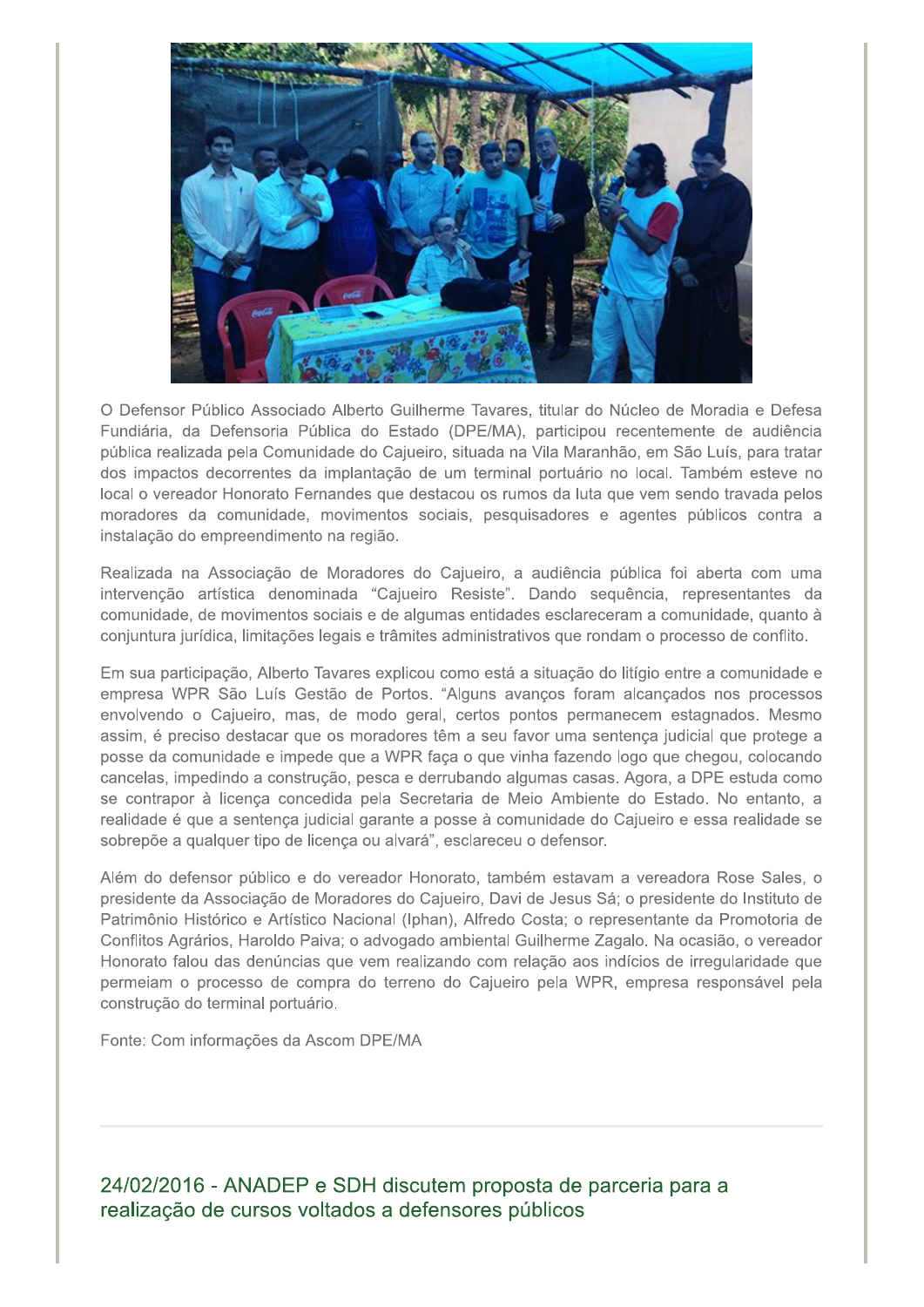

A diretoria da ANADEP reuniu-se nesta terça-feira (23) com o coordenador-geral do Sistema Nacional de Atendimento Socioeducativo (Sinase), Cláudio Augusto Vieira da Silva. O encontro ocorreu em Brasília, na sede da Secretaria de Direitos Humanos da Presidência da República (SDH/PR). Participaram da reunião o presidente da ANADEP, Joaquim Neto; a vice-presidente, Marta Zanchi; e a diretora da Escola Nacional dos Defensores Públicos (ENADEP), Fernanda Mambrini Rudolfo. O Sinase busca articular em todo o território nacional os governos estaduais e municipais, o Sistema de Justica e as políticas setoriais básicas (Assistência Social, Saúde, Educação, Cultura, etc.) para assegurar efetividade e eficácia na execução das Medidas Socioeducativas de Meio Aberto, de Privação e Restrição de Liberdade, aplicadas ao adolescente em conflito com a lei. A coordenadoria do Sinase integra o Departamento de Políticas Temáticas dos Direitos da Criança e do Adolescente da SDH/PR)

Na ocasião, o coordenador falou da possibilidade de a ANADEP e ENADEP firmarem uma parceria com a SDH para a promoção de cursos de ensino a distância e presenciais aos defensores públicos com o objetivo de integrá-los na divulgação e capacitação de pautas convergentes em prol da proteção de direitos da criança e do adolescente.

Segundo Silva, a capacitação das pessoas que atuam no sistema é fundamental. "Já temos toda a plataforma digital pronta e um curso voltado para os defensores que atuam na área da infância é importante para construirmos e debatermos o Sinase com os nossos parceiros. É preciso investir na formação e expandir conhecimento", pontua.

ENS e portal: Cláudio Augusto falou sobre o funcionamento da Escola Nacional de Socioeducac? a?o (ENS). A Instituição foi criada com o objetivo de proporcionar formac?a?o continuada para os diferentes profissionais que atuam direta ou indiretamente no Sinase. Também apresentou o site da Escola (http://ens.sinase.sdh.gov.br/).

O Portal é bastante diversificado. Nele é possível encontrar links sobre os Núcleos Regionais. panorama dos cursos realizados, biblioteca e a área da tecnologia (vídeos, ambiente virtual de aprendizagem e outros). A área de cursos também está disponível na página. Ao todo são três categorias: básico, específico e o de especialização. A ENS tem parceria com a Universidade de Brasília, que contribui para a gestão do site e para o desenvolvimento de cursos, dentre eles, especialização e extensões, com metodologias de ensino de educação a distância e semipresenciais.

Os diretores da ANADEP abordaram sobre o trabalho das Comissões Temáticas da ANADEP, entre elas, a da Infância e Juventude e ratificaram o interesse de firmarem parceria para a elaboração do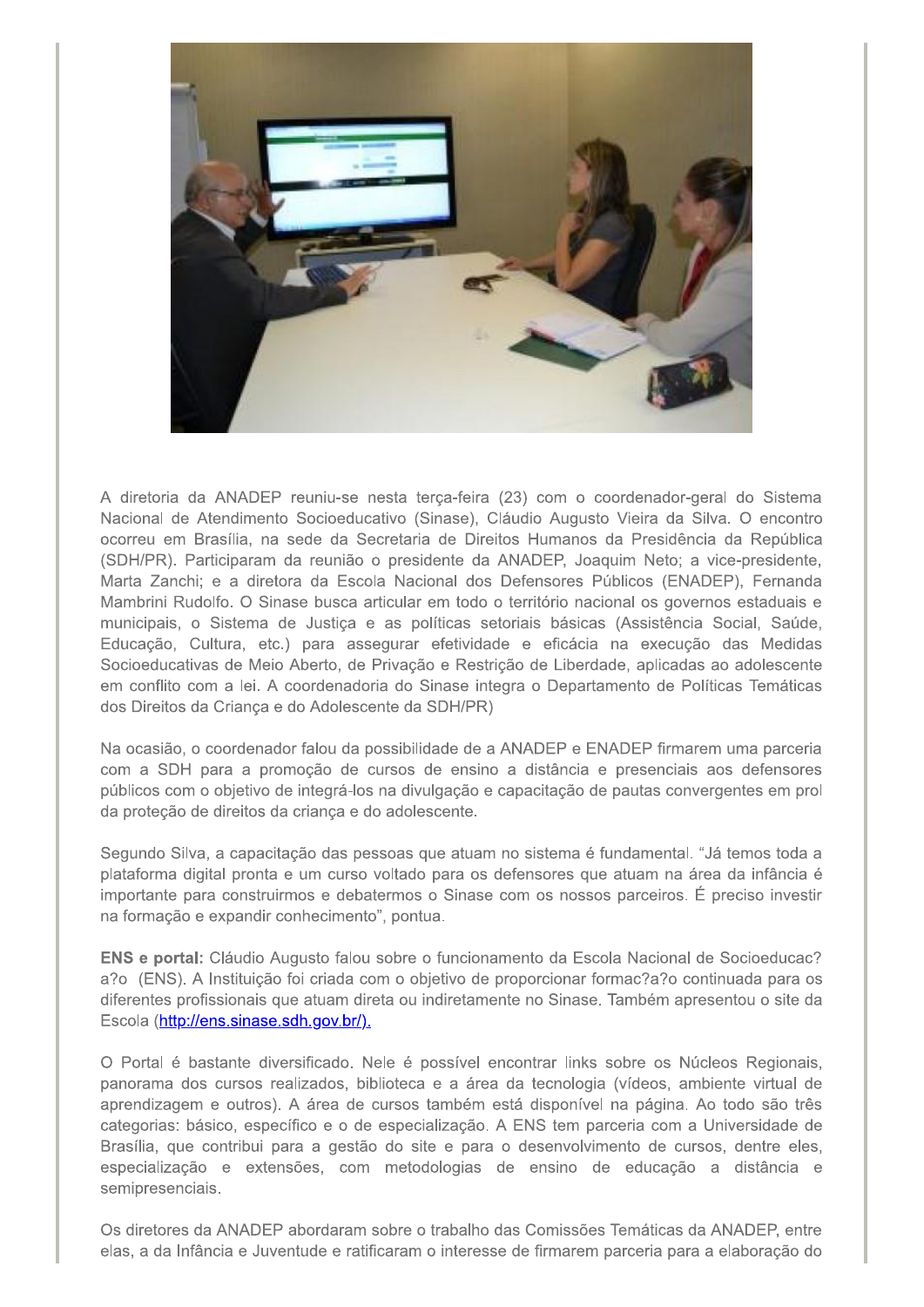curso. "Temos um trabalho muito intenso na área da infância. Lançamos recentemente uma cartilha voltada para os conselheiros tutelares. A publicação é da ANADEP e da Coordenadoria de Defesa dos Direitos da Crianca e do Adolescente da Defensoria do Rio do Janeiro", disse Marta Zanchi.

Fonte: Ascom Anadep



## 23/02/2016 - Defensora Pública defende presença de psicólogos na Defensoria Pública em palestra no CE

A Defensora Pública, Clara Welma Florentino e Silva, associada da ADPEMA, participou do evento "Diálogos Interdisciplinares: o papel da Defensoria Pública e da Psicologia de Direitos Básicos", realizado no ultimo dia 20 de fevereiro (sábado), no auditório da Faculdade Maurício de Nassau, em Fortaleza (CE). Clara Welna reafirmou o pressuposto de que o Direito é a ciência que cuida da aplicação das normas jurídicas vigentes em um País, organizando as relações entre indivíduos e grupos na sociedade. Ela defendeu a interdisciplinaridade com outro campo do conhecimento, a Psicologia para avaliar a aplicação destas leis do ponto de vista humano.

Durante o evento, a Defensora Pública ministrou a palestra intitulada "O que significa acesso à Justiça? O papel da Defensoria Pública na garantia de Direitos Humanos". Na ocasião, ela enfatizou a importância do psicólogo na atuação interdisciplinar do Defensor Público e a luta deste para criação de quadro para os profissionais da Psicologia nos quadros da DPE/MA. "Hoje o psicólogo é fundamental na atuação do Defensor Público principalmente em casos que envolvem violência", declara.

A presença de quadro de servidores próprios com especialistas de diferentes áreas, tais como psicólogos, tem sido uma das reinvindicações de vários Defensores Públicos e da ADPEMA para o conjunto de medidas necessárias ao bom desempenho da função.

### 23/02/2016 - Escolas terão sigilo para proteger mães vítimas de violência